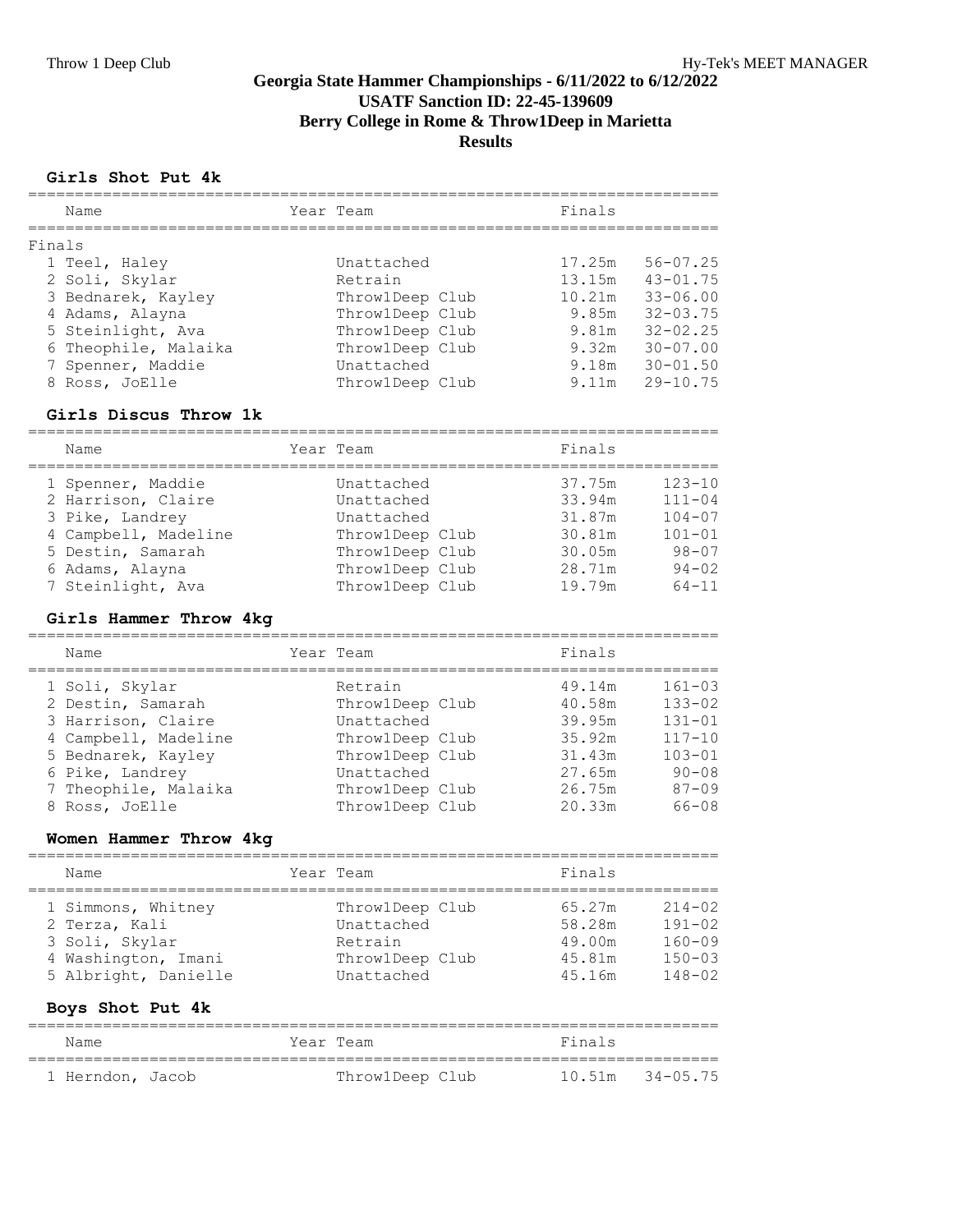# **Georgia State Hammer Championships - 6/11/2022 to 6/12/2022 USATF Sanction ID: 22-45-139609 Berry College in Rome & Throw1Deep in Marietta Results**

## **Boys Shot Put 12lb**

| Name                               | Year Team             | Finals                                         |
|------------------------------------|-----------------------|------------------------------------------------|
|                                    |                       |                                                |
| 1 Dare, Josh<br>2 Dixon, Christian | Retrain<br>Unattached | $54 - 01$ , 25<br>16.49m<br>50-07.25<br>15.42m |
| 3 Moore, Phillips                  | Throw1Deep Club       | 50-06.25<br>15.40m                             |
|                                    |                       |                                                |

### **Men Shot Put Masters 2k**

| Name         | Year Team  | Finals |                |
|--------------|------------|--------|----------------|
|              |            |        |                |
| 1 Davis, Sid | Unattached |        | 8.11m 26-07.25 |

#### **Men Shot Put 16lb**

| Name                 | Year Team       | Finals |                |
|----------------------|-----------------|--------|----------------|
| 1 Thomas, Jake       | Throw1Deep Club | 13.20m | $43 - 03.75$   |
| 2 Hare, Kimani       | Throw1Deep Club | 10.71m | $35 - 01$ . 75 |
| -- Montgomery, Logan | Unattached      | FOUL.  |                |

### **Boys Discus Throw 1.6k**

| Name |                    | Year Team       |  | Finals |            |
|------|--------------------|-----------------|--|--------|------------|
|      | 1 Moore, Phillips  | Throw1Deep Club |  | 40.95m | $134 - 04$ |
|      | 2 Reis, Felipe     | Throw1Deep Club |  | 37.65m | $123 - 06$ |
|      | 3 Pickeral, Ashton | Unattached      |  | 37.26m | $122 - 03$ |
|      | 4 Hedgemon, Theo   | Throw1Deep Club |  | 33.58m | $110 - 02$ |

### **Boys Discus Throw 1k**

| Name             |  | Year Team       | Finals |        |
|------------------|--|-----------------|--------|--------|
| 1 Herndon, Jacob |  | Throw1Deep Club | 34.02m | 111-07 |

# **Boys Discus Throw 1.75k**

| Name                | Year Team       | Finals |            |
|---------------------|-----------------|--------|------------|
| 1 Allen, Seth       | Retrain         | 49.61m | $162 - 09$ |
| 2 Dare, Josh        | Retrain         | 49.28m | $161 - 08$ |
| 3 Montgomery, Logan | Unattached      | 45.55m | $149 - 05$ |
| 4 Dixon, Christian  | Unattached      | 40.35m | $132 - 04$ |
| 5 Hare, Kimani      | Throw1Deep Club | 36.39m | $119 - 05$ |

### **Boys Hammer Throw 12lb**

| Name               | Year Team       | Finals |            |
|--------------------|-----------------|--------|------------|
|                    |                 |        |            |
| 1 Allen, Seth      | Retrain         | 57.49m | $188 - 07$ |
| 2 Reis, Felipe     | Throw1Deep Club | 48.83m | $160 - 02$ |
| 3 Sexton, Caden    | Throw1Deep Club | 39.07m | $128 - 02$ |
| 4 Pickeral, Ashton | Unattached      | 32.16m | $105 - 06$ |
| 5 Hedgemon, Theo   | Throw1Deep Club | 31.36m | $102 - 11$ |
| -- Herman, Max     | Throw1Deep Club | FOUL   |            |